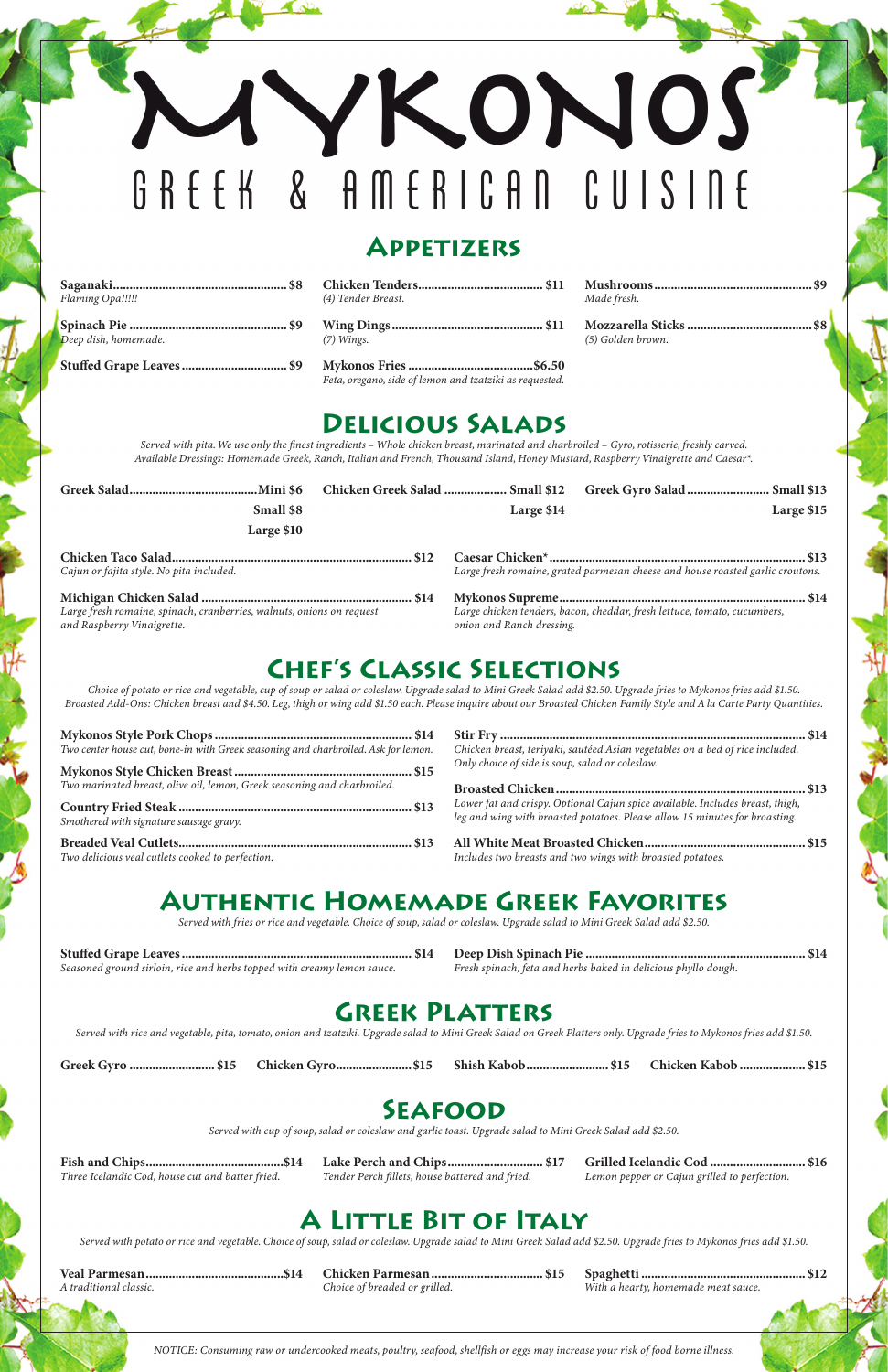### **The Best Greek Pita Wraps**

*Served with fresh tomatoes, onions and homemade tzatziki sauce. Extra sauce add .75¢. Pita Wrap Combo: Fries add \$3.95. Cup of soup or coleslaw add \$3.00 each. Mykonos fries, onion rings or Mini Greek Salad add \$5.00 each.*

Greek Gyro........................... \$11 Chicken Gyro........................\$11 Chicken Kabob..................... \$11 Shish Kabob.......................... \$11

*Freshly carved. Extra meat add \$4.95. Marinated sliced charbroiled breast. Marinated skewered charbroiled breast. Marinated charbroiled pork tenderloin.*

# **Classic Sandwiches**

*Classic Sandwich Combo: Fries add \$2.50. Cup of soup or coleslaw add \$2.00 each. Mykonos fries, onion rings or Mini Greek Salad add \$5.00 each.*

Sizzling Chicken Fajitas.................................................................. \$14 Chicken Quesadillas........................................................................ \$12 *Grilled pepper and onion with rice, tortillas, shredded cheddar, tomatoes, Marinated charbroiled chicken breast, loaded with cheddar, onions, salsa and sour cream. and fresh grilled peppers.*

## **1/3 lb. Charbroiled Sirloin Burgers**

*Fresh hand-packed Sirloin served with fresh lettuce, tomato and pickles. Onion and mayo available upon request. Add bacon or mushrooms to any burger add \$1.00 each. Burger Combo: Fries add \$2.50. Cup of soup or coleslaw add \$2.00 each. Mykonos fries, onion rings or Mini Greek Salad add \$4.00 each.*

Charbroiled Hamburger.............................................................. \$7.50 Charbroiled Cheeseburger................................................................\$8

# **Hot Sandwiches**

*Served with homemade mashed potatoes, gravy, vegetable and a cup of soup. No substitutions.*

Roast Turkey..................................................................................... \$12 Meatloaf Sandwich........................................................................... \$12

### **Senior Specials**

*62 years of age or older. No other discounts apply. Choice of potato or rice and vegetable, cup of soup or salad or coleslaw.*

Chicken Breast.............................................................................. \$9.95 Veal Cutlet......................................................................................... \$12

*One piece of our delicious chicken. One piece of breaded veal.*

# **Homemade Soups & Chili**

*Served with fresh Greek bread Add shredded cheddar cheese to chili for .95¢. Ask about our 1 qt. and 2.5 qt. containers of soup to go.*

| Corned beef or turkey with baby Swiss cheese. | Delicious homemade turkey.                       | House battered Cod, fried or Cajun grilled.                                       |  |  |  |
|-----------------------------------------------|--------------------------------------------------|-----------------------------------------------------------------------------------|--|--|--|
| With ham or turkey.                           | On Texas toast by request.                       | Choice of grilled ham or bacon. Tomato and Texas<br>toast available upon request. |  |  |  |
| Marinated and charbroiled.                    | Homemade with white Albacore.                    | Chicken tenders, American and baby Swiss cheese,                                  |  |  |  |
| Baked ham with baby Swiss cheese.             | Delicious white Albacore with baby Swiss cheese. | lettuce, tomato and mayo on pita.                                                 |  |  |  |
| <b>SOUTH OF THE BORDER</b>                    |                                                  |                                                                                   |  |  |  |

| <b>Bow</b> |  |
|------------|--|
|            |  |

# **Side Orders**

*Dressing or sour cream add .35¢. Tzataiki add .75¢. Pita add .95¢.*

| - - - | . |
|-------|---|

Coleslaw......................................................................................... \$2.75 Tossed Salad..................................................................................\$4.50

Rice or Vegetable........................................................................... \$3.50

#### **Beverages**

*Chocolate, Vanilla or Strawberry.*

#### Visit and follow us: www.myMykonosdining.com

*Breakfast served all day long • Special Board and Dessert Menu • Broasted Carry-Out • Children's Menu 10% Senior Discount 62 years of age or older with a \$5.00 minimum purchase • Credit Card minimum of \$5.00 • No Senior Discount on Card*

*NOTICE: Consuming raw or undercooked meats, poultry, seafood, shellfish or eggs may increase your risk of food borne illness.*